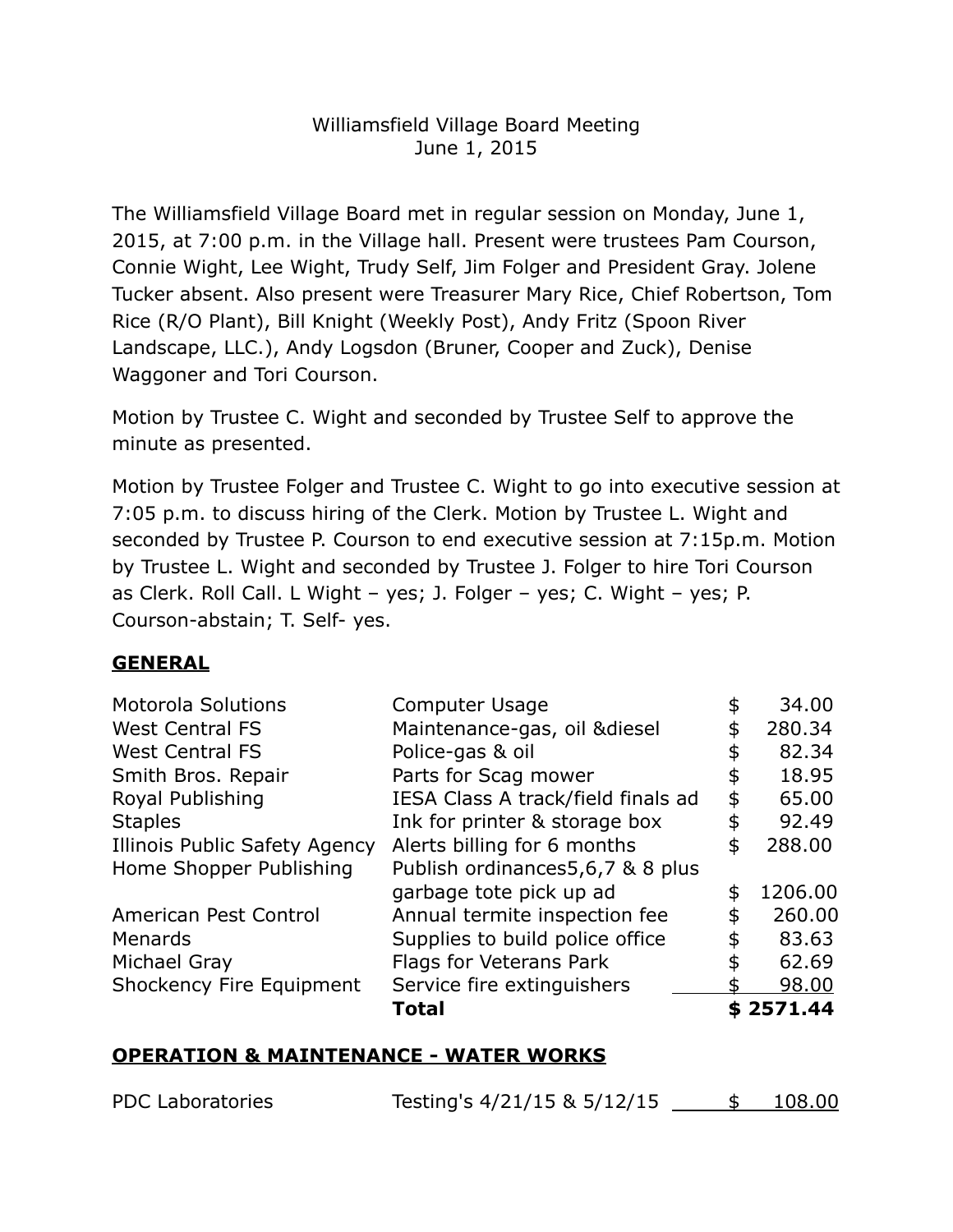Motion by Trustee Courson and seconded by Trustee C. Wight to approve the bills as adjusted. Roll Call. L. Wight-yes; J. Folger-yes; C.Wight-yes; P. Courson-yes; T. Self-yes.

 Motion by Trustee L. Wight and seconded by Trustee Self to approve the financial statement. Roll Call. L. Wight-yes; J. Folger-yes; C. Wight-yes; P. Courson-yes T. Self-yes.

 Andy Logsdon from Bruner, Cooper and Zuck discussed the Motor Fuel Tax for streets and sidewalks. The estimate was [\\$24,088.20](https://24,088.20), but he suggested increasing it to \$[25,000.00.](https://25,000.00) Road repairs will start on N. Pine Street about 50 yards south of the cemetery then turn east past the park pavillion and library and then east past the Methodist parsonage. Also, the road in front of Ladd's Grocery will be resurfaced to include the area where the Catholic Church has been moved. Sidewalks to be repaired: in front of D Designs, Rux Funeral Home and Curt Mackie's home. Motion by Trustee Folger and seconded by Trustee C. Wight to approve the \$25,000 for the Motor Fuel Tax. Roll Call. L. Wight-yes; J. Folger-yes; C. Wight-yes; P. Courson-yes; T. Self-yes. Andy Logsdon told the board the jobs for the grant were open for bidding. The bids will be open on June 23, 2015 at 10 a.m. at Bruner, Cooper and Zuck office.

 Andy Fritz thanked everyone who helped with the first clean-up day at the park. He had talked to Rick Howerton about the Williamsfield Wranglers who are now on inactive status instead of disbanding. Andy said they will be taking down the arena. Andy said the mapping groups Tour of Gardens will be June 13th 3-5:30 p.m.

 Maintenance report: They worked on the sidewalk at Stephanie Landon's, mowed the park and other areas. Lee asked about the log book the maintenance department is to be keeping showing their tasks that have been completed. Trustee Folger said he was satisfied with the work he has seen completed.

seen completed.<br>Police Report: Chief Robertson presented the board with the police report for May 2015.

The following calls for service were handled by the Williamsfield Department:

## **Total**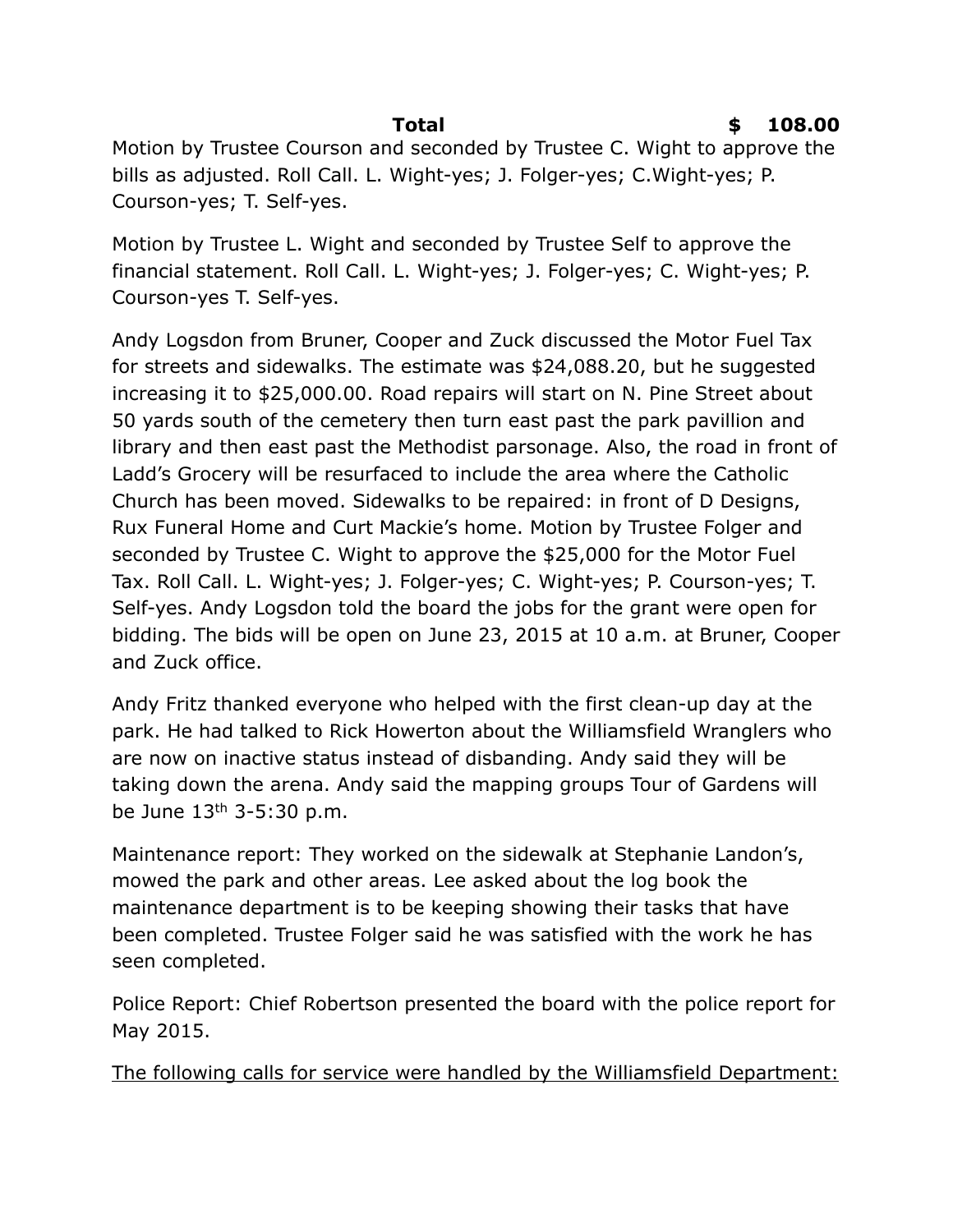Meth Lab Failure to register-sex offender Driving Complaint **Unable to locate** 

Knox County Handled Follow up to Knox County arrest verification

#### Citations Issued in Month of May:

| <b>Violations</b>          | <b>Citations</b> | Warnings |
|----------------------------|------------------|----------|
| <b>Speeding Violations</b> |                  |          |
| Other                      |                  |          |

 Chief Robertson requested maintenance not park in front of the Police Bay Door. Allegra Printing in Galesburg is printing our administrative tickets. Chief Robertson asked when fines are paid, what account it is going into. Treasurer Rice said it would go into the general fund under police fines.

Park Report: The water faucet is still leaking.

 Tom Rice told the board the power outage caused the relay to fail at the R/O Plant. There were 6 power surges. He had called Oberlander Electric who came out and repaired the relay. Once he receives the bill he will turn it into the Village's insurance company to see if they will cover it. Our main computer that controls the cycling of the R/O system is becoming outdated and is subject to failure. Oberlanders will be getting us a bid for replacement. Toulon had one installed the same time we did and they had to replace theirs 5 years ago.

 President Gray had Luke Doubet sign the Annexation papers for the property where his seed corn business is located. Motion by Trustee L. Wight and seconded by C. Wight to annex Luke Doubet (Pioneer Seed) into the city limits. Roll Call. L. Wight-yes; J. Folger-yes; C. Wight-yes; P. Courson-yes; T. Self-yes.

 Motion by Trustee Self and seconded by C. Wight to pass the resolution to change the clerk position from elected to appointed. Roll Call. L. Wight-yes J. Folger-yes; C. Wight-yes; P. Courson-yes; T. Self-yes.

June 20<sup>th</sup> there will be a benefit for the Jody Howard family at Boondocks. South Oak Street will be closed for the benefit.

 The Village will have a spring clean-up day and electric and paint recycling on Friday June 19<sup>th</sup>.

 Joe Cuevas requested to have the maintenance department bring him some dirt to be placed by his driveway. Trustee Folger will talk to maintenance department to have them take dirt to the Cuevas residence.